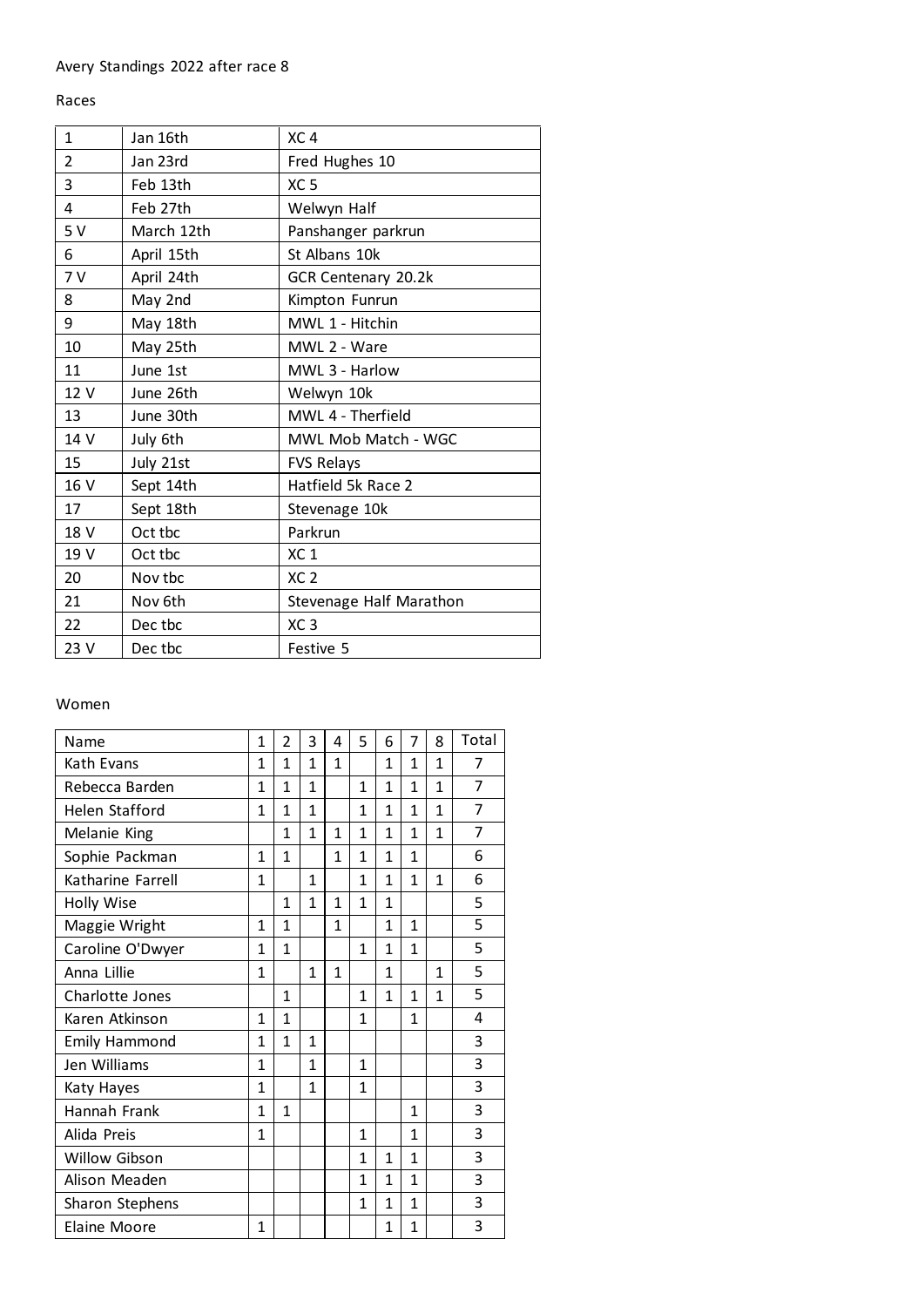| Caroline Griffin     |              |              |              |              | $\mathbf{1}$ | 1            | 1            |              | 3              |
|----------------------|--------------|--------------|--------------|--------------|--------------|--------------|--------------|--------------|----------------|
| Juliet Vine          | $\mathbf{1}$ |              | $\mathbf{1}$ |              |              |              |              |              | $\overline{2}$ |
| Martha Hall          | 1            |              | $\mathbf{1}$ |              |              |              |              |              | $\overline{2}$ |
| Barbara Kubis-Labiak |              |              |              | $\mathbf{1}$ | $\mathbf{1}$ |              |              |              | $\overline{2}$ |
| Shena Lancaster      |              |              |              |              | $\mathbf{1}$ | 1            |              |              | 2              |
| Tendy St Francis     |              |              |              |              | $\mathbf{1}$ | $\mathbf{1}$ |              |              | $\overline{2}$ |
| Alex Faulkner        |              |              |              |              | 1            |              | 1            |              | $\overline{2}$ |
| Rebecca Cullers      |              |              |              |              | $\mathbf{1}$ |              | 1            |              | $\overline{2}$ |
| <b>Holly Casey</b>   |              |              |              |              | 1            |              | 1            |              | $\overline{2}$ |
| Sue Fletcher         |              |              |              |              | 1            |              | 1            |              | $\overline{2}$ |
| Jane Molloy          |              |              |              |              |              | 1            |              | 1            | 2              |
| Veronica Shadbolt    |              |              |              |              |              |              | 1            | 1            | $\overline{2}$ |
| Sharon Threlfall     | 1            |              |              |              |              |              |              |              | 1              |
| Gemma Sloane         | $\mathbf{1}$ |              |              |              |              |              |              |              | $\mathbf{1}$   |
| Jo Grant             | $\mathbf{1}$ |              |              |              |              |              |              |              | 1              |
| Sam Plummer          | $\mathbf{1}$ |              |              |              |              |              |              |              | $\mathbf{1}$   |
| Emma Dempster        |              | 1            |              |              |              |              |              |              | $\mathbf{1}$   |
| Carol Reid           |              | 1            |              |              |              |              |              |              | $\mathbf{1}$   |
| Sofie Marchant       |              |              | $\mathbf{1}$ |              |              |              |              |              | $\mathbf{1}$   |
| <b>Helen Paine</b>   |              | 1            |              |              |              |              |              |              | $\mathbf{1}$   |
| Lizzie Parry         |              |              | $\mathbf{1}$ |              |              |              |              |              | $\mathbf{1}$   |
| Anne Henson          |              | $\mathbf{1}$ |              |              |              |              |              |              | $\mathbf{1}$   |
| Ceri Humphries       |              |              | $\mathbf{1}$ |              |              |              |              |              | 1              |
| Jennifer Denman      |              | 1            |              |              |              |              |              |              | 1              |
| Jess Dobson          |              |              |              | $\mathbf{1}$ |              |              |              |              | 1              |
| Caroline Hughes      |              |              |              |              | $\mathbf{1}$ |              |              |              | 1              |
| Asa Moberg-Grout     |              |              |              |              | 1            |              |              |              | 1              |
| Lucy Iles            |              |              |              |              | $\mathbf{1}$ |              |              |              | $\mathbf{1}$   |
| Maureen Steed        |              |              |              |              | 1            |              |              |              | 1              |
| Sarah Durston        |              |              |              |              | $\mathbf{1}$ |              |              |              | 1              |
| Louise Smith         |              |              |              |              | $\mathbf{1}$ |              |              |              | 1              |
| Sandra Wise          |              |              |              |              | 1            |              |              |              | 1              |
| Louise Quantick      |              |              |              |              |              | 1            |              |              | 1              |
| Rebecca Lewis        |              |              |              |              |              | 1            |              |              | $\mathbf{1}$   |
| Zoe Stephens         |              |              |              |              |              | $\mathbf{1}$ |              |              | $\mathbf{1}$   |
| Jo C Grant           |              |              |              |              |              |              | 1            |              | 1              |
| Belinda McGinley     |              |              |              |              |              |              | $\mathbf{1}$ |              | $\mathbf{1}$   |
| Valerie Levison      |              |              |              |              |              | 1            |              |              | $\mathbf{1}$   |
| Jacqueline McCallum  |              |              |              |              |              |              |              | $\mathbf{1}$ | $\mathbf{1}$   |
| Caroline Hale        |              |              |              |              |              |              |              | 1            | 1              |
| Samantha Hastie      |              |              |              |              |              |              |              | $\mathbf{1}$ | 1              |

## Men

| Name                    |   | 3 | 4 | 5 | 6 | 8 | Total |
|-------------------------|---|---|---|---|---|---|-------|
| Lee Mansfield           |   |   |   |   |   | 1 | 8     |
| Dom Thomas              | 1 |   |   |   |   | 1 | 6     |
| Sidney Valentine        | 1 |   | 1 |   |   | 1 |       |
| Peter Jasko             |   |   |   |   |   | 1 |       |
| <b>Richard Somerset</b> |   |   |   |   |   | 1 |       |
| Steve Ellerd-Elliott    |   |   |   |   |   | 1 |       |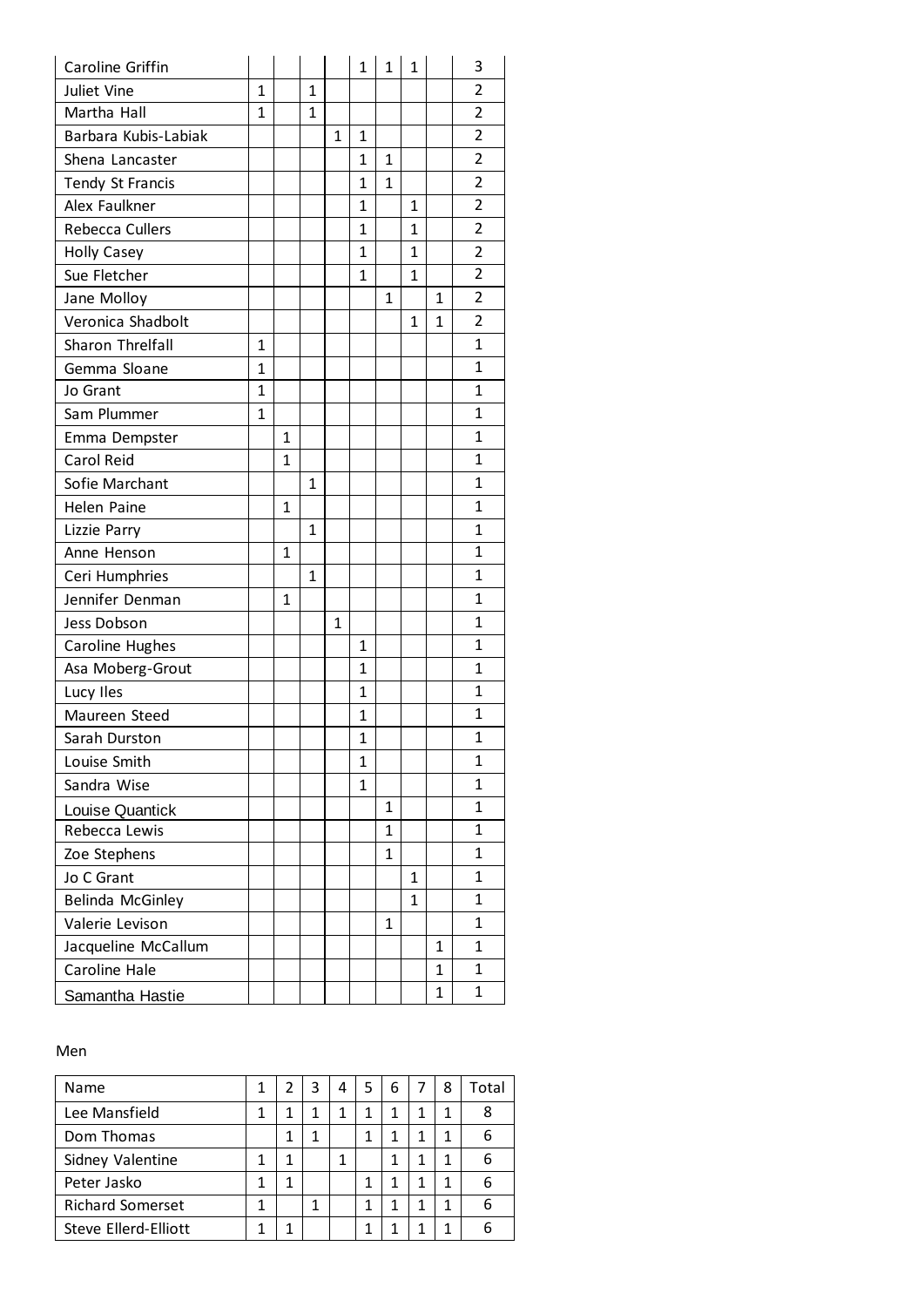| Peter Harvey          |              | 1            |              | $\mathbf{1}$ | 1            | 1            | 1            | $\overline{1}$ | 6              |
|-----------------------|--------------|--------------|--------------|--------------|--------------|--------------|--------------|----------------|----------------|
| Daniel Pudner         |              | $\mathbf{1}$ | $\mathbf{1}$ |              | 1            | 1            | 1            |                | 5              |
| <b>Tom Buzzard</b>    | $\mathbf{1}$ |              | 1            |              | $\mathbf{1}$ |              | $\mathbf{1}$ | 1              | 5              |
| Paul Gatens           | $\mathbf{1}$ |              | $\mathbf{1}$ | $\mathbf{1}$ | $\mathbf{1}$ |              |              |                | 4              |
| Chris Eland           | $\mathbf{1}$ | 1            | 1            |              | $\mathbf{1}$ |              |              |                | 4              |
| Steven Edwards        | $\mathbf{1}$ | $\mathbf{1}$ | $\mathbf{1}$ |              |              | $\mathbf{1}$ |              |                | 4              |
| Nick Portalski        | $\mathbf{1}$ |              | 1            |              | 1            |              | $\mathbf{1}$ |                | 4              |
| Rob Casserley         | $\mathbf{1}$ |              | $\mathbf 1$  |              | $\mathbf{1}$ |              | $\mathbf{1}$ |                | 4              |
| <b>Richard Darley</b> |              |              | 1            | 1            | $\mathbf{1}$ |              | 1            |                | 4              |
| Thomas Wackett        | $\mathbf{1}$ |              |              | $\mathbf{1}$ | $\mathbf{1}$ |              | $\mathbf{1}$ |                | 4              |
| <b>Russell Morris</b> | $\mathbf{1}$ |              |              | 1            |              | 1            | 1            |                | 4              |
| Peter Sawko           | $\mathbf{1}$ |              | 1            |              | 1            |              |              | $\mathbf{1}$   | 4              |
| Jamie Rose            |              |              |              |              | $\mathbf{1}$ | 1            | 1            | 1              | 4              |
| Robert Cartwright     | $\mathbf{1}$ | $\mathbf{1}$ | 1            |              |              |              |              |                | 3              |
| Sean Bowen            | $\mathbf{1}$ | 1            | 1            |              |              |              |              |                | 3              |
| <b>Steve Williams</b> | $\mathbf{1}$ |              | 1            |              | $\mathbf{1}$ |              |              |                | $\overline{3}$ |
| <b>Bruce Judge</b>    | $\mathbf{1}$ |              | 1            |              | $\mathbf{1}$ |              |              |                | 3              |
| Fredi Giliberti       |              | $\mathbf{1}$ |              |              | $\mathbf{1}$ | $\mathbf{1}$ |              |                | 3              |
| Ali Eroglu            | $\mathbf{1}$ |              | 1            |              |              |              | $\mathbf{1}$ |                | 3              |
| Russell Casey         |              |              | $\mathbf{1}$ |              | $\mathbf{1}$ |              | $\mathbf{1}$ |                | 3              |
| Martyn Perrin         |              |              |              | $\mathbf{1}$ | $\mathbf{1}$ |              | $\mathbf{1}$ |                | 3              |
| Johan Preis           | $\mathbf{1}$ |              |              |              | $\mathbf{1}$ |              | $\mathbf{1}$ |                | 3              |
| Dai Selwood           | $\mathbf{1}$ |              |              |              |              | $\mathbf{1}$ | $\mathbf{1}$ |                | 3              |
| Neil Brittain         |              |              |              |              | $\mathbf{1}$ | 1            | $\mathbf 1$  |                | 3              |
| <b>Nigel Cavill</b>   |              |              |              |              | $\mathbf{1}$ | $\mathbf{1}$ | 1            |                | 3              |
| Dave Desborough       |              |              | 1            |              | $\mathbf{1}$ |              |              | 1              | 3              |
| Chris Jones           |              | 1            | 1            |              |              |              |              |                | $\overline{2}$ |
| Jack Tann             | $\mathbf{1}$ |              | 1            |              |              |              |              |                | $\overline{2}$ |
| Neil Hume             | $\mathbf{1}$ | $\mathbf{1}$ |              |              |              |              |              |                | $\overline{2}$ |
| Chris Poole           |              | $\mathbf{1}$ |              |              | $\mathbf{1}$ |              |              |                | $\overline{c}$ |
| Rob Hughes            | $\mathbf{1}$ |              |              |              | 1            |              |              |                | 2              |
| <b>Steve Grout</b>    |              |              | 1            |              | 1            |              |              |                | 2              |
| Peter Lapthorne       |              |              |              |              | 1            | 1            |              |                | $\overline{2}$ |
| Alan Routledge        | 1            |              |              |              |              |              | 1            |                | 2              |
| Michael Paine         |              | 1            |              |              |              |              | $\mathbf{1}$ |                | 2              |
| Herbie Hopkins        |              |              |              | 1            |              |              | 1            |                | $\overline{2}$ |
| Spencer White         |              |              |              | $\mathbf{1}$ |              |              | $\mathbf{1}$ |                | $\overline{2}$ |
| Dave De Naeyer        |              |              |              |              | 1            |              | 1            |                | 2              |
| John McDowall         |              |              |              |              | $\mathbf{1}$ |              |              | $\mathbf{1}$   | 2              |
| Chris McGurk          |              |              |              |              |              | 1            | 1            |                | 2              |
| James Aitchison       |              |              |              |              |              |              | $\mathbf{1}$ | 1              | $\overline{2}$ |
| Chris Harbron         |              | 1            |              |              |              |              |              |                | 1              |
| James Huish           | $\mathbf{1}$ |              |              |              |              |              |              |                | 1              |
| John Warden           | $\mathbf{1}$ |              |              |              |              |              |              |                | 1              |
| Loukey Jackiwicz      |              |              | 1            |              |              |              |              |                | 1              |
| Paul Brennan          | $\mathbf{1}$ |              |              |              |              |              |              |                | 1              |
| <b>Tim Cooke</b>      |              | 1            |              |              |              |              |              |                | 1              |
| James Dunmore         |              |              |              | 1            |              |              |              |                | 1              |
| Philip Hawkes         |              |              |              | 1            |              |              |              |                | 1              |
| Richard Robinson      |              |              |              | $\mathbf{1}$ |              |              |              |                | 1              |
| David McCabe          |              |              |              | 1            |              |              |              |                | 1              |